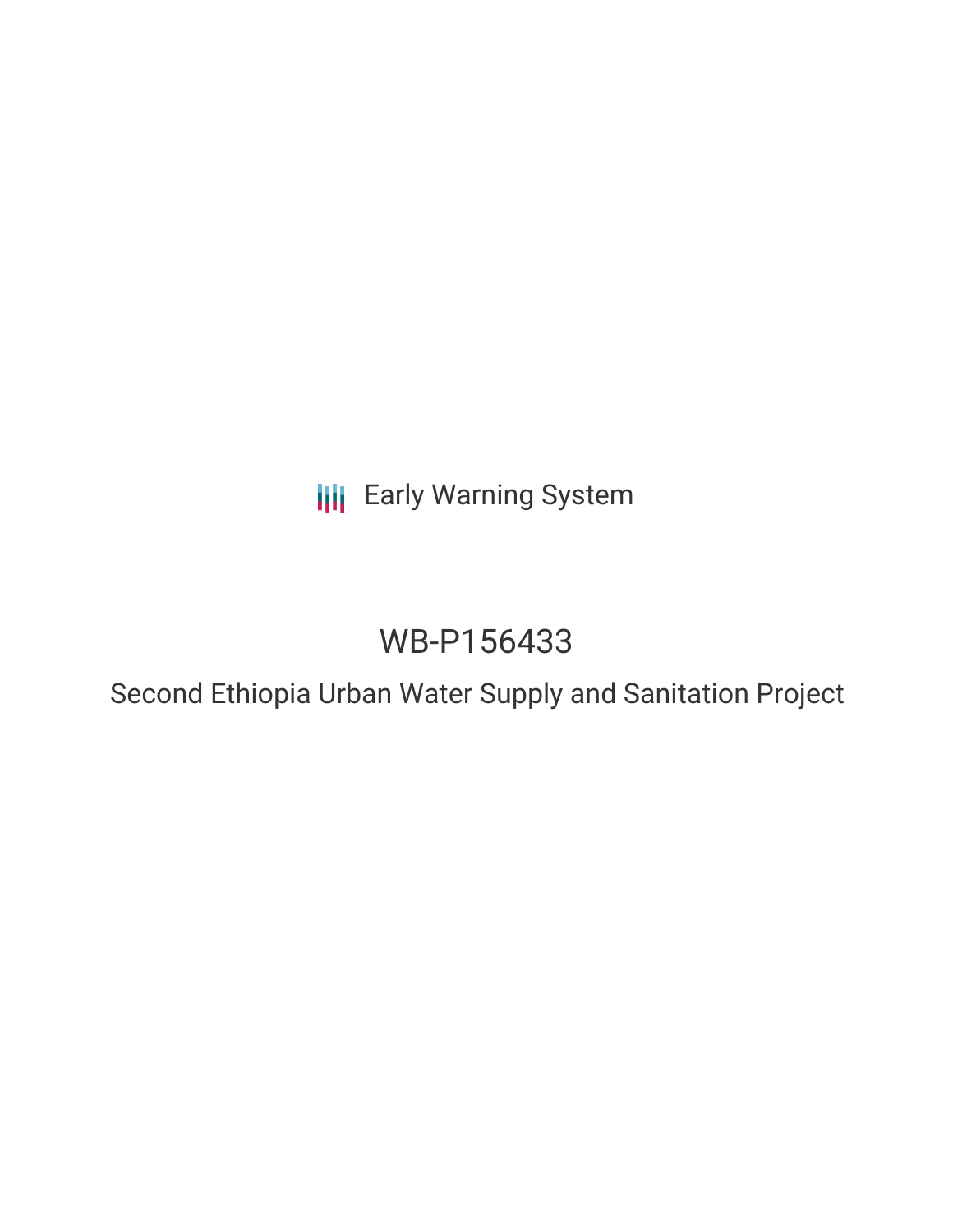

### **Quick Facts**

| <b>Countries</b>               | Ethiopia                                |
|--------------------------------|-----------------------------------------|
| <b>Financial Institutions</b>  | World Bank (WB)                         |
| <b>Status</b>                  | Proposed                                |
| <b>Bank Risk Rating</b>        | B                                       |
| <b>Voting Date</b>             | 2017-03-30                              |
| <b>Borrower</b>                | FEDERAL DEMOCRATIC REPUBLIC OF ETHIOPIA |
| <b>Sectors</b>                 | <b>Water and Sanitation</b>             |
| <b>Investment Amount (USD)</b> | \$445.00 million                        |
| <b>Project Cost (USD)</b>      | \$505.00 million                        |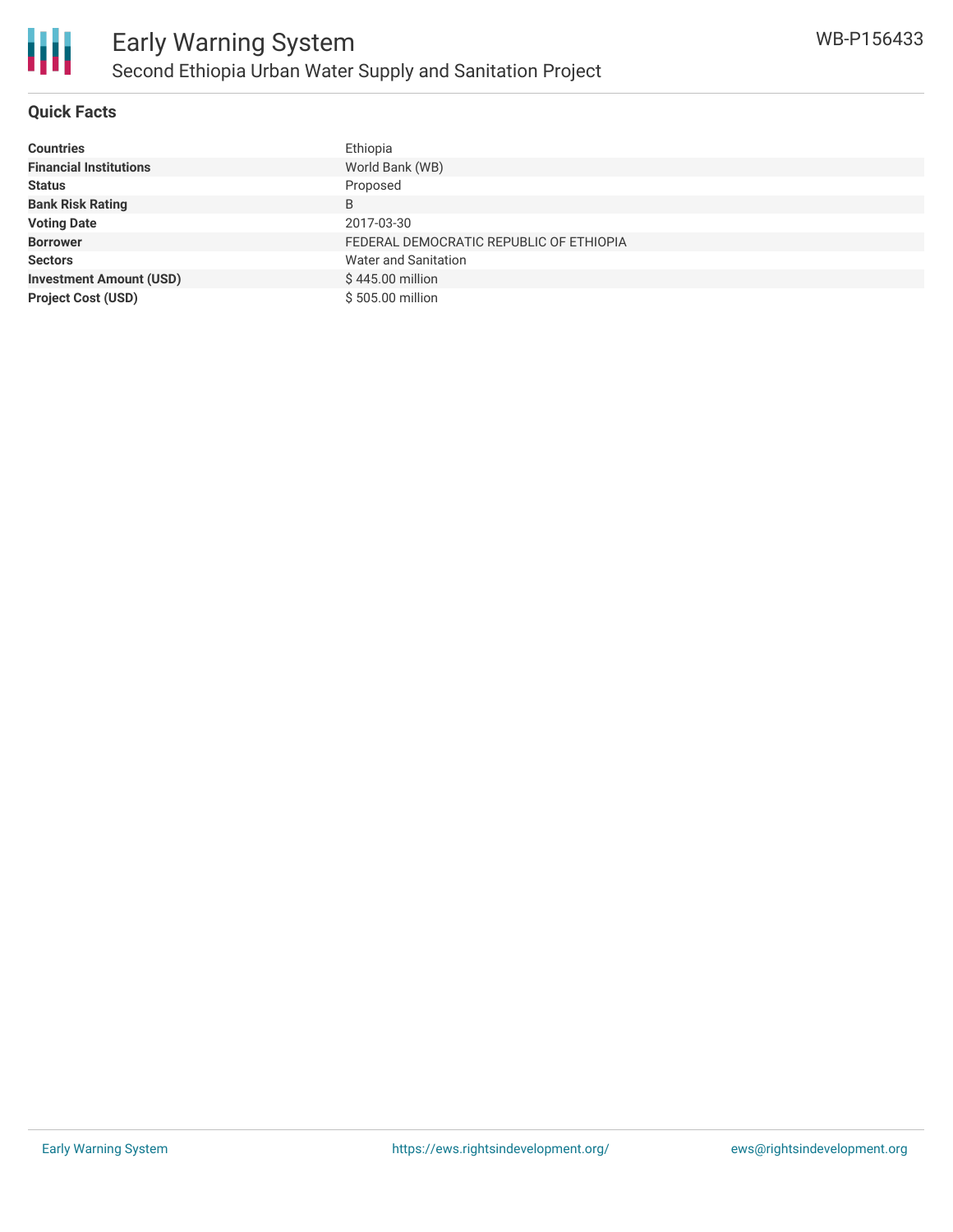#### **Project Description**

The objective of the project is to increase access to enhanced water supply and sanitation services in an operationally efficient manner in Addis Ababa and selected secondary cities.

To support the Government of Ethiopia and selected cities and towns to achieve their targets, the project will adopt six broad principles: (i) integrated city-wide sanitation improvement approach that caters for diverse needs, and that would offer a range of service options for different settlement types; (ii) a stepped or phased enabling approach that will offer the opportunity for towns to pursue infrastructure investment and for regions to build on lessons and scale up the intervention; (iii) the development of a chain of services in every city to collect, transport, treat and dispose of liquid waste safely; (iv) the promotion of public awareness and enhanced social engagement; (v) improving the efficiency of water and sanitation utilities; and (vi) encourage and facilitate the involvement of the private sector.

Project Beneficiaries- The primary project beneficiaries are expected to be 3.38 million people (50 percent of them women) residing in Addis Ababa and the selected 22 towns, of which 2.76 million will benefit from improved sanitation facilities and 623,000 from access to improved water supply services.

The project will facilitate the creation of job opportunities for women and youths through the economic opportunities related to the management and operation of water and sanitation service delivery. The project will outsource the management of public sanitation facilities to local youth groups, providing job opportunities to the unemployed. Poor households, which in most cases represent the most vulnerable, will be particularly targeted to benefit from public and communal latrines.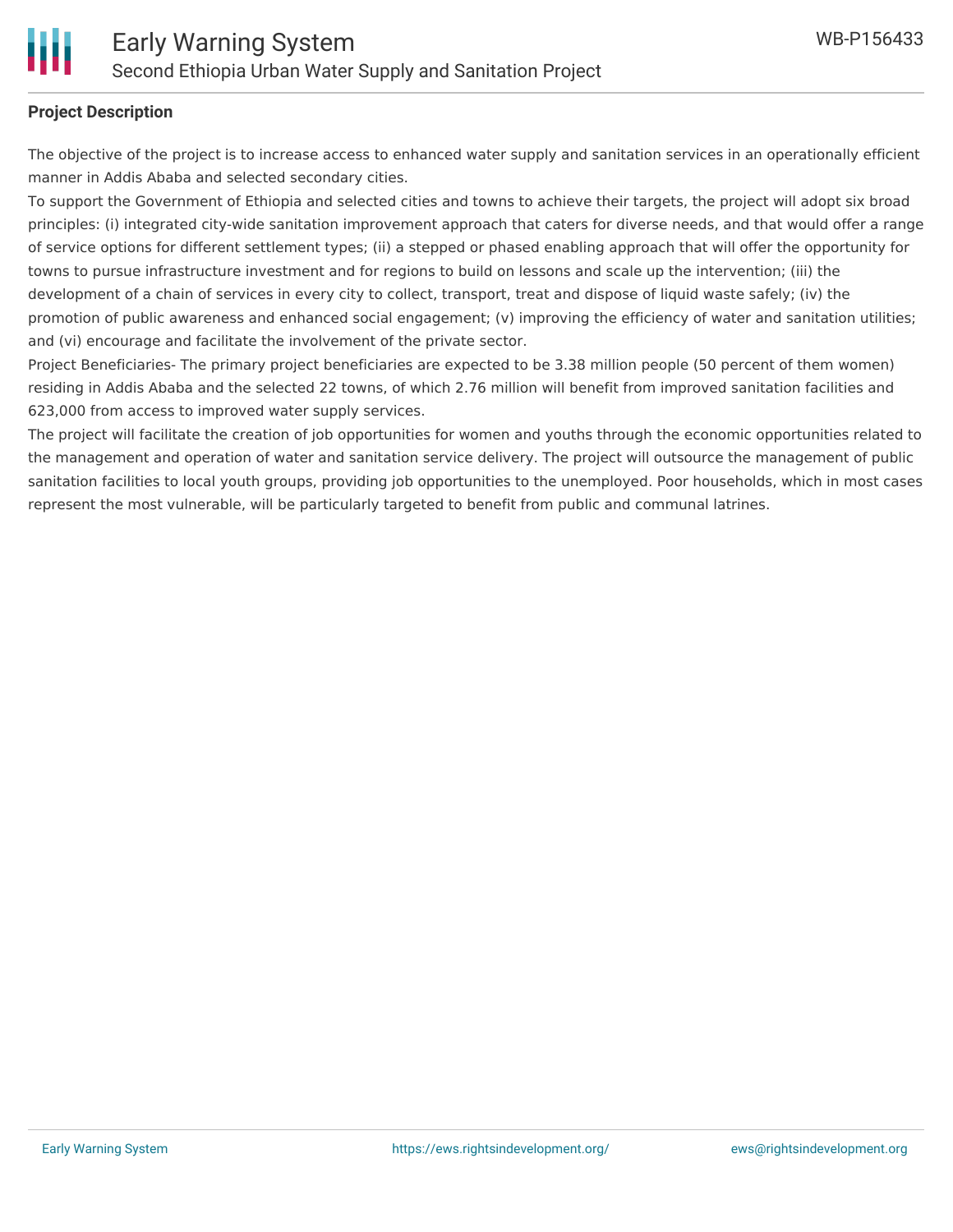

### **Investment Description**

World Bank (WB)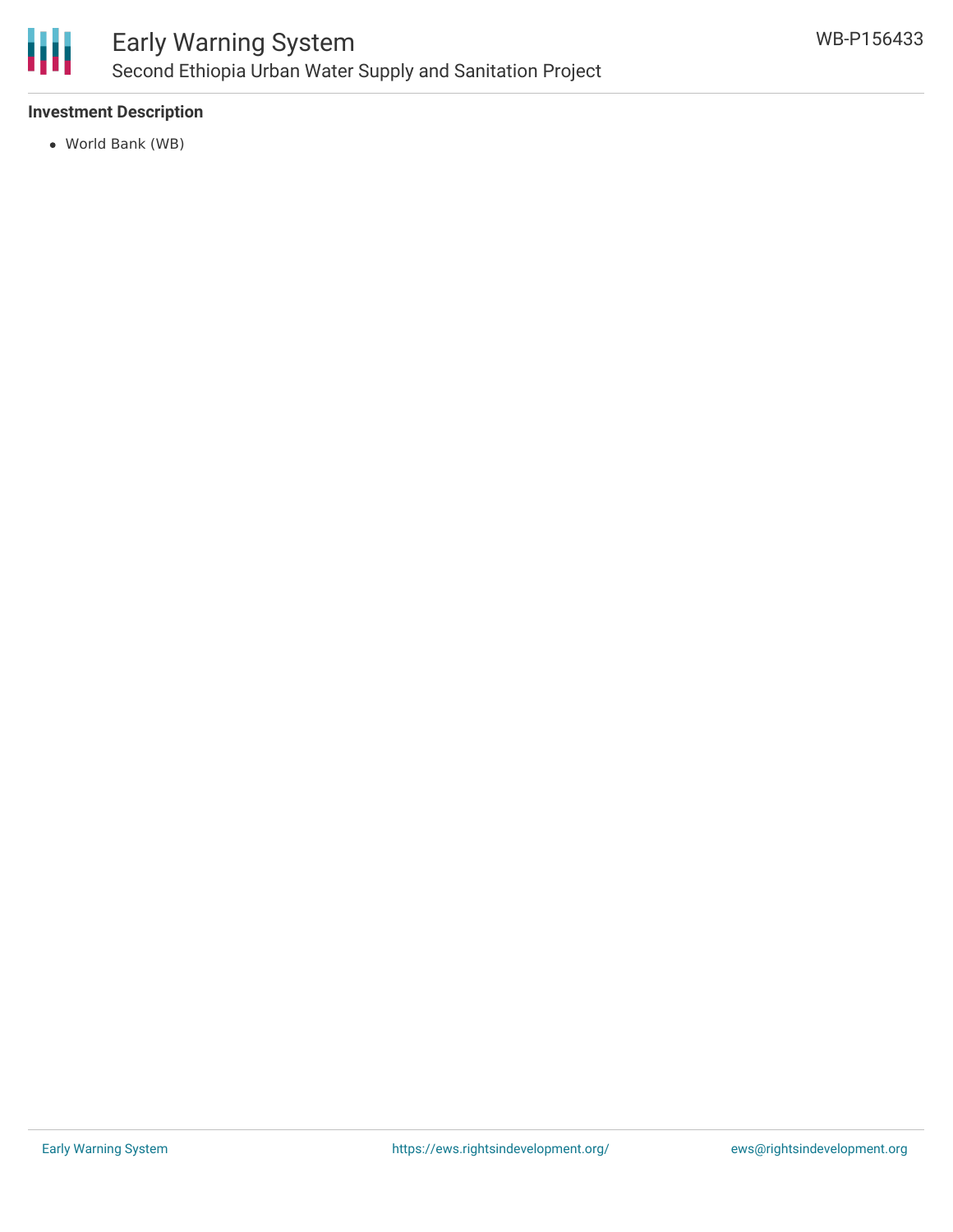

#### **Contact Information**

ACCOUNTABILITY MECHANISM OF WORLD BANK

The World Bank Inspection Panel is the independent complaint mechanism and fact-finding body for people who believe they are likely to be, or have been, adversely affected by a World Bank-financed project. If you submit a complaint to the Inspection Panel, they may investigate to assess whether the World Bank is following its own policies and procedures for preventing harm to people or the environment. You can contact the Inspection Panel or submit a complaint by emailing ipanel@worldbank.org. You can learn more about the Inspection Panel and how to file a complaint at: http://ewebapps.worldbank.org/apps/ip/Pages/Home.aspx.